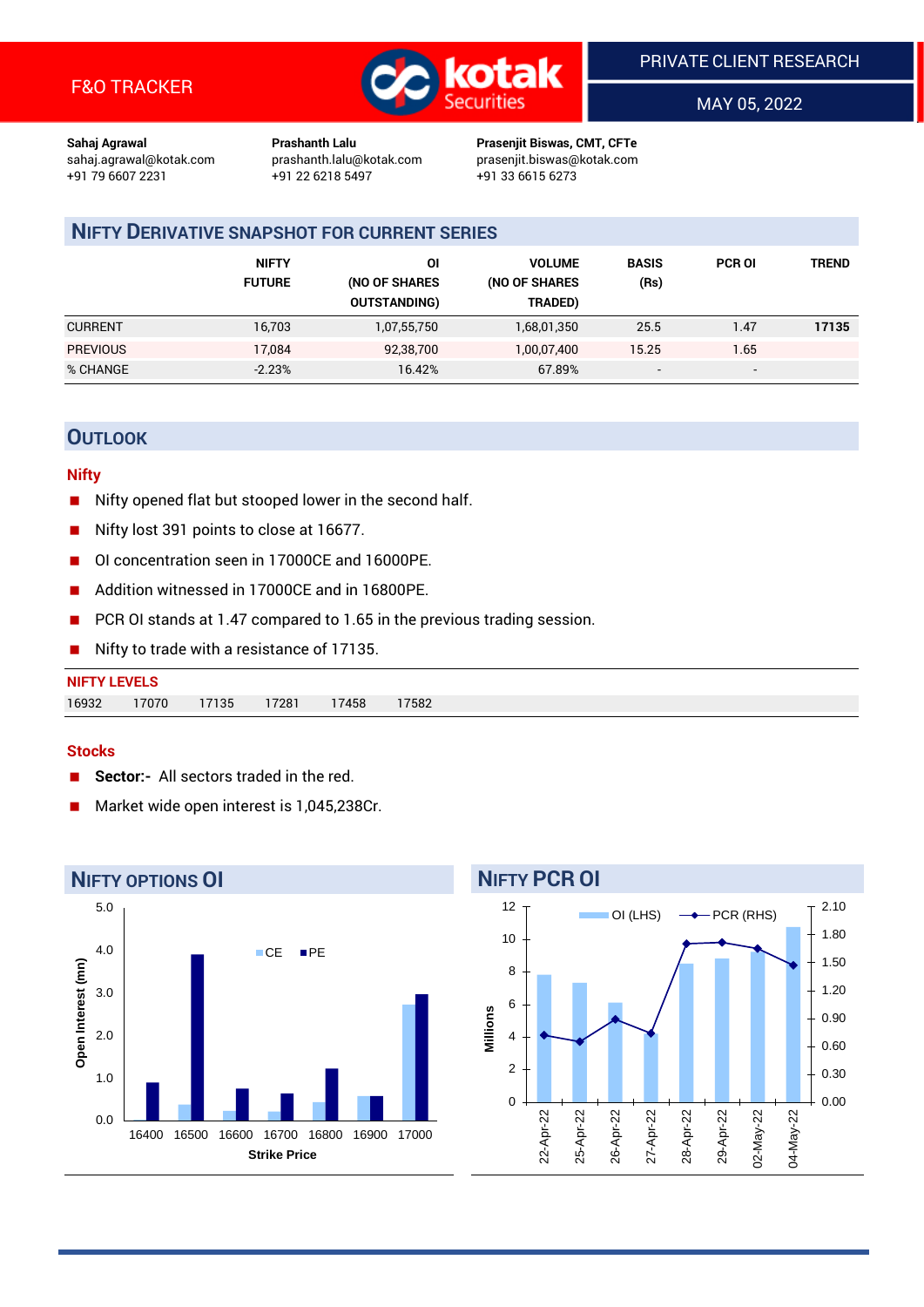# **FUTURE STATISTICS**

# **OI INCREASE**

| <b>SYMBOL</b>     | ΟI    | ΟI          | <b>PRICE CHG</b> |
|-------------------|-------|-------------|------------------|
|                   | (%)   | (SHARES)    | $(\%)$           |
| <b>RAIN</b>       | 18.3% | 78,64,500   | 5.0%             |
| <b>INDIAMART</b>  | 15.9% | 3,58,350    | $-1.0%$          |
| <b>FSL</b>        | 9.6%  | 1,17,93,600 | $-4.0%$          |
| <b>APOLLOHOSP</b> | 7.9%  | 21,06,750   | $-6.8%$          |
| <b>NAUKRI</b>     | 7.6%  | 14,52,000   | $-6.7%$          |
| <b>LALPATHLAB</b> | 7.3%  | 7,71,750    | $-4.0%$          |
| <b>HAVELLS</b>    | 7.0%  | 49,57,500   | $-2.9%$          |
| <b>IPCALAB</b>    | 6.8%  | 7,08,300    | $-1.0%$          |
| <b>DIXON</b>      | 6.7%  | 8,59,000    | $-4.6%$          |
| <b>HONAUT</b>     | 5.7%  | 5.880       | $-2.8%$          |

| <b>OI DECREASE</b> |          |             |                  |
|--------------------|----------|-------------|------------------|
| <b>SYMBOL</b>      | ΟI       | ΟI          | <b>PRICE CHG</b> |
|                    | $(\%)$   | (SHARES)    | $(\%)$           |
| <b>GUJGASLTD</b>   | $-12.4%$ | 36,17,500   | 1.3%             |
| CROMPTON           | $-8.6%$  | 37,16,500   | $-2.4%$          |
| <b>ASHOKLEY</b>    | $-8.4%$  | 2,93,85,000 | $-4.5%$          |
| <b>PETRONET</b>    | $-7.1%$  | 1,50,36,000 | 2.7%             |
| <b>CHAMBLFERT</b>  | $-7.1%$  | 26,88,000   | $-2.9%$          |
| M&MFIN             | $-6.1%$  | 2,97,68,000 | $-1.0%$          |
| <b>CHOLAFIN</b>    | $-4.6%$  | 84,45,000   | $-4.6%$          |
| <b>ABCAPITAL</b>   | $-4.5%$  | 2,16,00,600 | $-2.5%$          |
| ONGC               | $-4.4%$  | 4,94,07,050 | 3.8%             |
| <b>ESCORTS</b>     | $-3.8%$  | 37, 31, 200 | $-0.8%$          |

# **CASH STATISTICS**

| <b>TOP VOLUMES</b> |                      |              |              |  |  |  |  |
|--------------------|----------------------|--------------|--------------|--|--|--|--|
| <b>SYMBOL</b>      | <b>TRADED SHARES</b> | <b>VALUE</b> | <b>CLOSE</b> |  |  |  |  |
|                    | (QTY)                | (IN LAKHS)   |              |  |  |  |  |
| <b>RELIANCE</b>    | 88,82,792            | 2,42,325     | 2,694        |  |  |  |  |
| <b>HDFCBANK</b>    | 1,45,27,958          | 1,99,987     | 1,356        |  |  |  |  |
| <b>TATASTEEL</b>   | 1,38,37,402          | 1,78,447     | 1,261        |  |  |  |  |
| <b>HDFC</b>        | 47,54,704            | 1,06,619     | 2.207        |  |  |  |  |
| <b>AXISBANK</b>    | 1,45,48,684          | 1,04,665     | 707          |  |  |  |  |
| <b>KOTAKBANK</b>   | 57,46,474            | 1,02,925     | 1,776        |  |  |  |  |
| <b>ICICIBANK</b>   | 1,22,12,165          | 89,660       | 724          |  |  |  |  |
| <b>TCS</b>         | 23,05,825            | 80,966       | 3,480        |  |  |  |  |
| <b>TATAPOWER</b>   | 3.07.80.217          | 76.758       | 245          |  |  |  |  |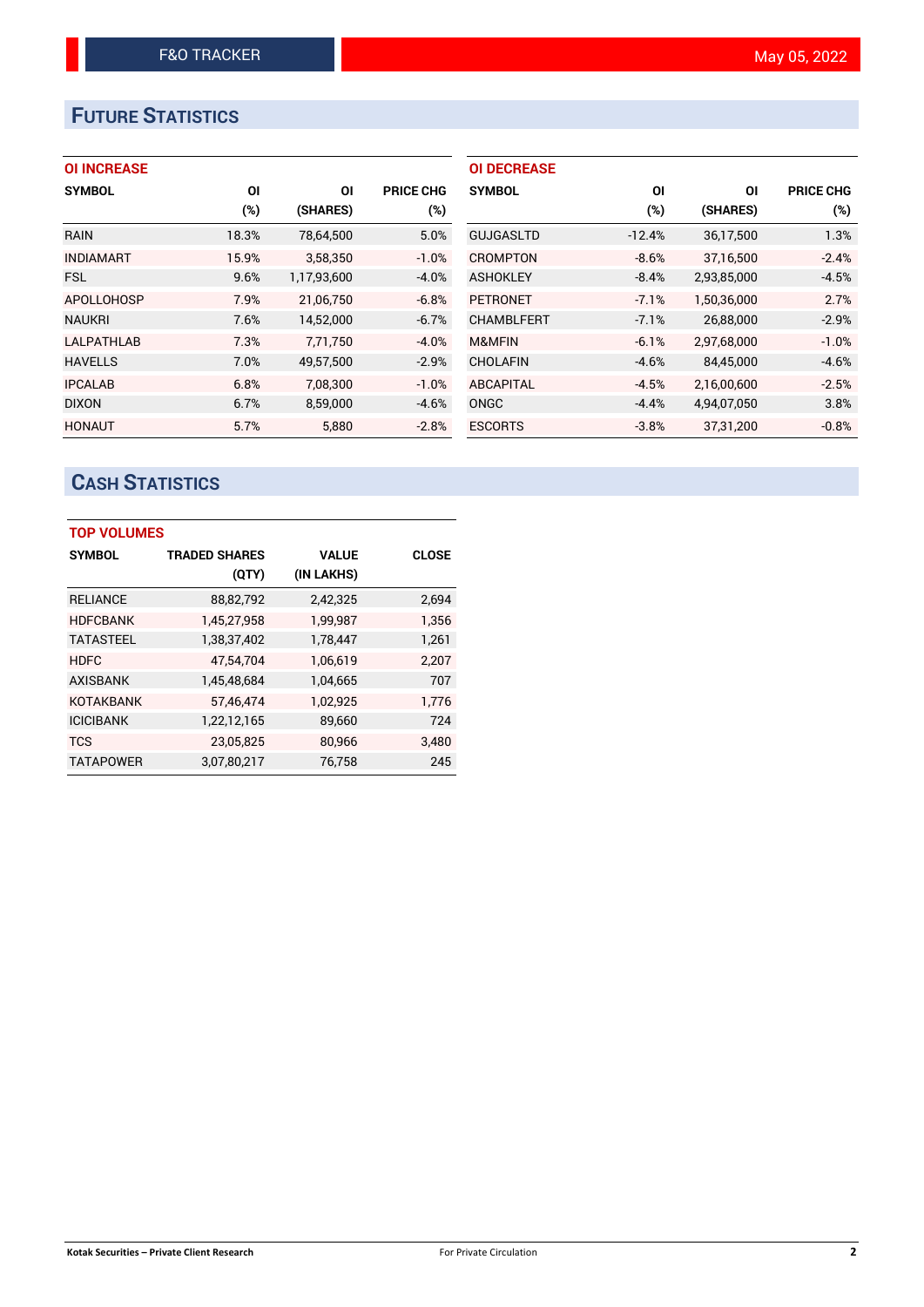# **OPTION STATISTICS**

# **SIGNIFICANT CALL OPEN INTEREST**

| <b>SYMBOL</b>    | <b>STRK</b>  | <b>OPTION</b> | <b>CLOSE</b> | <b>FUT</b>   | ΟI          |
|------------------|--------------|---------------|--------------|--------------|-------------|
|                  | <b>PRICE</b> | TYPE          | (RS)         | <b>CLOSE</b> | (SHARES)    |
| <b>NTPC</b>      | 165          | <b>CE</b>     | 2.0          | 159          | 1,42,61,400 |
| <b>MARUTI</b>    | 8,000        | CE            | 63.5         | 7,417        | 4,98,100    |
| <b>NTPC</b>      | 160          | СE            | 3.9          | 159          | 1.13.14.500 |
| <b>COALINDIA</b> | 200          | <b>CE</b>     | 3.8          | 188          | 71,23,200   |
| <b>POWERGRID</b> | 240          | <b>CE</b>     | 5.3          | 238          | 58,44,968   |
| ONGC             | 170          | <b>CE</b>     | 2.8          | 163          | 71,80,250   |
| <b>AXISBANK</b>  | 800          | <b>CE</b>     | 3.6          | 710          | 84,24,000   |
| ONGC             | 165          | <b>CE</b>     | 4.4          | 163          | 68,64,550   |
| <b>HINDALCO</b>  | 500          | <b>CE</b>     | 7.3          | 463          | 53,55,650   |
| <b>ITC</b>       | 265          | CE            | 4.2          | 259          | 1,08,03,200 |

# **SIGNIFICANT PUT OPEN INTEREST**

| <b>SYMBOL</b>     | <b>STRK</b><br><b>PRICE</b> | <b>OPTION</b><br>TYPE | <b>CLOSE</b><br>(RS) | <b>FUT</b><br><b>CLOSE</b> | ΟI<br>(SHARES) |
|-------------------|-----------------------------|-----------------------|----------------------|----------------------------|----------------|
| <b>TATAPOWER</b>  | 250                         | PF                    | 13.9                 | 246                        | 60,31,125      |
| <b>TATAMOTORS</b> | 400                         | PF                    | 9.0                  | 424                        | 46,25,550      |
| <b>SBIN</b>       | 450                         | PF                    | 6.9                  | 479                        | 30,87,000      |
| <b>ITC</b>        | 250                         | PF                    | 3.0                  | 259                        | 45.08.800      |
| <b>WIPRO</b>      | 500                         | <b>PE</b>             | 18.8                 | 494                        | 17,86,400      |
| <b>ITC</b>        | 260                         | PF                    | 7.0                  | 259                        | 39.84.000      |
| <b>SBIN</b>       | 500                         | PF                    | 30.4                 | 479                        | 26,10,000      |
| <b>KOTAKBANK</b>  | 1,700                       | <b>PE</b>             | 21.3                 | 1,784                      | 5,74,000       |
| <b>WIPRO</b>      | 450                         | PF                    | 3.8                  | 494                        | 14,32,000      |
| <b>TATAPOWER</b>  | 220                         | <b>PE</b>             | 2.4                  | 246                        | 37,53,000      |

|                   | SIGNIFICANT CALL OPEN INTEREST ADDITION |               |             |        |              |                   |              | SIGNIFICANT PUT OPEN INTEREST AD |       |
|-------------------|-----------------------------------------|---------------|-------------|--------|--------------|-------------------|--------------|----------------------------------|-------|
| <b>SYMBOL</b>     | <b>STRK</b>                             | <b>OPTION</b> | <b>OPEN</b> | OI CHG | <b>CLOSE</b> | <b>SYMBOL</b>     | <b>STRK</b>  | <b>OPTION</b>                    | ΟI    |
|                   | <b>PRICE</b>                            | <b>TYPE</b>   | <b>INT</b>  | (%)    | (Rs)         |                   | <b>PRICE</b> | <b>TYPE</b>                      |       |
| <b>TITAN</b>      | 2,300                                   | <b>CE</b>     | 1,23,000    | 2633%  | 65.4         | <b>DLF</b>        | 280          | <b>PE</b>                        | 1,23, |
| <b>VOLTAS</b>     | 1.200                                   | <b>CE</b>     | 2,31,500    | 2105%  | 25.0         | <b>IDFCFIRSTB</b> | 31           | <b>PE</b>                        | 1,77, |
| <b>IEX</b>        | 205                                     | <b>CE</b>     | 3,86,250    | 1960%  | 8.7          | <b>IOC</b>        | 140          | <b>PE</b>                        | 3,57, |
| <b>BANKBARODA</b> | 109                                     | <b>CE</b>     | 1.63.800    | 1300%  | 4.9          | <b>NATIONALUM</b> | 92           | <b>PE</b>                        | 1,65, |
| MCDOWELL-N        | 840                                     | <b>CE</b>     | 1,15,625    | 988%   | 22.2         | <b>TITAN</b>      | 2,280        | PE                               | 1,29, |
| <b>IOC</b>        | 141                                     | <b>CE</b>     | 1,17,000    | 800%   | 0.6          | <b>RAIN</b>       | 150          | <b>PE</b>                        | 1,92, |
| <b>DLF</b>        | 360                                     | <b>CE</b>     | 4,32,300    | 539%   | 10.8         | <b>ASHOKLEY</b>   | 112          | <b>PE</b>                        | 2,92, |
| <b>NTPC</b>       | 167                                     | <b>CE</b>     | 2,67,900    | 488%   | 1.7          | <b>IDFC</b>       | 54           | <b>PE</b>                        | 5,50, |
| <b>CIPLA</b>      | 960                                     | <b>CE</b>     | 1,21,550    | 484%   | 28.8         | <b>PFC</b>        | 109          | <b>PE</b>                        | 2,72, |
| <b>BRITANNIA</b>  | 3.500                                   | <b>CE</b>     | 2.48.400    | 472%   | 51.2         | M&MFIN            | 155          | PE                               | 1,08, |

| SIGNIFICANT PUT OPEN INTEREST ADDITION |              |               |             |        |              |  |  |  |  |
|----------------------------------------|--------------|---------------|-------------|--------|--------------|--|--|--|--|
| <b>SYMBOL</b>                          | <b>STRK</b>  | <b>OPTION</b> | <b>OPEN</b> | OI CHG | <b>CLOSE</b> |  |  |  |  |
|                                        | <b>PRICE</b> | <b>TYPE</b>   | <b>INT</b>  | $(\%)$ | (Rs)         |  |  |  |  |
| <b>DLF</b>                             | 280          | <b>PE</b>     | 1,23,750    | 7400%  | 1.6          |  |  |  |  |
| <b>IDFCFIRSTB</b>                      | 31           | PE.           | 1,77,600    | 1500%  | 0.2          |  |  |  |  |
| <b>IOC</b>                             | 140          | <b>PE</b>     | 3,57,500    | 1000%  | 14.3         |  |  |  |  |
| <b>NATIONALUM</b>                      | 92           | <b>PE</b>     | 1,65,750    | 550%   | 1.6          |  |  |  |  |
| <b>TITAN</b>                           | 2,280        | <b>PE</b>     | 1,29,000    | 473%   | 69.5         |  |  |  |  |
| <b>RAIN</b>                            | 150          | <b>PE</b>     | 1,92,500    | 381%   | 1.8          |  |  |  |  |
| <b>ASHOKLEY</b>                        | 112          | <b>PE</b>     | 2,92,500    | 306%   | 2.2          |  |  |  |  |
| <b>IDFC</b>                            | 54           | <b>PE</b>     | 5,50,000    | 267%   | 1.2          |  |  |  |  |
| <b>PFC</b>                             | 109          | <b>PE</b>     | 2,72,800    | 238%   | 1.5          |  |  |  |  |
| M&MFIN                                 | 155          | <b>PE</b>     | 1,08,000    | 238%   | 1.1          |  |  |  |  |

|                  | <b>CALL OPTION VOLUMES</b> |               |                  |              |                  | <b>PUT OPTION VOLUMES</b> |               |                  |              |  |
|------------------|----------------------------|---------------|------------------|--------------|------------------|---------------------------|---------------|------------------|--------------|--|
| <b>SYMBOL</b>    | <b>STRK</b>                | <b>OPTION</b> | <b>CONTRACTS</b> | <b>CLOSE</b> | <b>SYMBOL</b>    | <b>STRK</b>               | <b>OPTION</b> | <b>CONTRACTS</b> | <b>CLOSE</b> |  |
|                  | <b>PRICE</b>               | <b>TYPE</b>   |                  | (Rs)         |                  | <b>PRICE</b>              | <b>TYPE</b>   |                  | (Rs)         |  |
| <b>KOTAKBANK</b> | 1,800                      | <b>CE</b>     | 24,584           | 44.4         | <b>RELIANCE</b>  | 2,700                     | PE            | 10,006           | 82.2         |  |
| <b>HDFCBANK</b>  | 1.400                      | <b>CE</b>     | 22,272           | 19.4         | <b>TATASTEEL</b> | 1.300                     | <b>PE</b>     | 7.453            | 67.6         |  |
| <b>TATASTEEL</b> | 1.300                      | <b>CE</b>     | 21,552           | 34.2         | <b>RELIANCE</b>  | 2,600                     | <b>PE</b>     | 7,339            | 42.0         |  |
| <b>RELIANCE</b>  | 2.800                      | <b>CE</b>     | 19,823           | 46.5         | <b>TATASTEEL</b> | 1.200                     | <b>PE</b>     | 7.246            | 23.2         |  |
| <b>TATASTEEL</b> | 1,400                      | <b>CE</b>     | 17,723           | 11.2         | <b>KOTAKBANK</b> | 1,800                     | <b>PE</b>     | 6,453            | 60.2         |  |
| <b>BRITANNIA</b> | 3.500                      | <b>CE</b>     | 15,150           | 51.2         | <b>TATASTEEL</b> | 1.280                     | <b>PE</b>     | 6.212            | 55.6         |  |
| <b>INFY</b>      | 1,600                      | <b>CE</b>     | 14,028           | 20.2         | <b>KOTAKBANK</b> | 1,700                     | <b>PE</b>     | 5,715            | 21.3         |  |
| <b>RELIANCE</b>  | 3.000                      | <b>CE</b>     | 13.880           | 12.0         | <b>TITAN</b>     | 2,300                     | <b>PE</b>     | 5.709            | 75.0         |  |
| <b>RELIANCE</b>  | 2,900                      | <b>CE</b>     | 12,557           | 22.6         | <b>HDFCBANK</b>  | 1,300                     | <b>PE</b>     | 5,644            | 23.0         |  |
| <b>TATASTEEL</b> | 1,340                      | <b>CE</b>     | 12,148           | 21.2         | <b>RELIANCE</b>  | 2,500                     | PE            | 5,633            | 19.4         |  |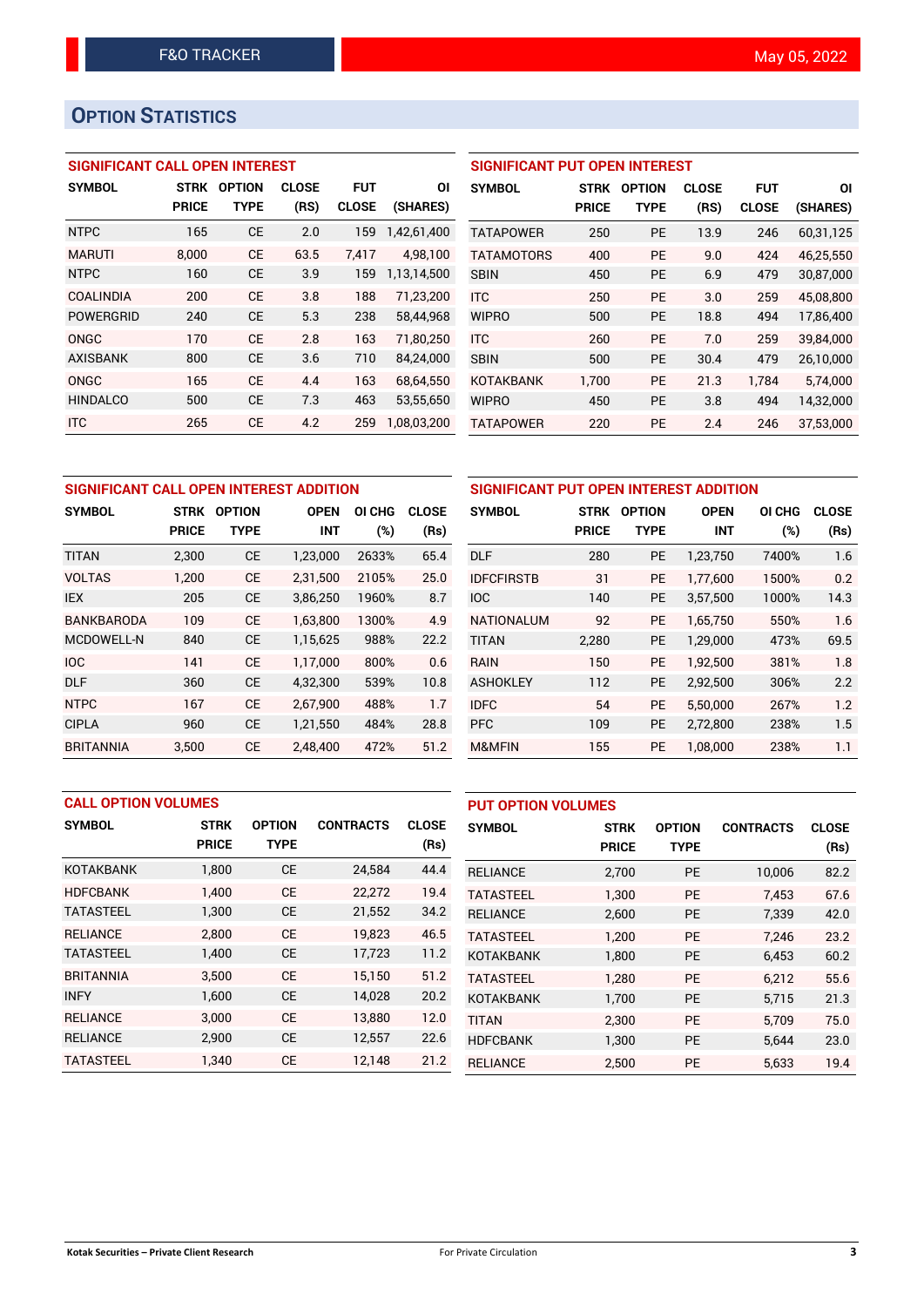## **RATING SCALE (PRIVATE CLIENT GROUP)**

- **BUY**  Stock/Index looks strong from the expiry/near term perspective and is expected to gain on the basis of technical and/or derivative parameters. Time frame is minimum of current expiry and in certain cases extend to the next series depending on the stock behaviour. Strict stop loss needs to be adhered to for every buy/long recommendation given.
- **SELL** Stock/Index looks weak from the expiry/near term perspective and is expected to gain on the basis of technical and/or derivative parameters. Time frame is minimum of current expiry and in certain cases extend to the next series depending on the stock behaviour. Strict stop loss needs to be adhered to for every sell/short recommendation given.

#### **FUNDAMENTAL RESEARCH TEAM (PRIVATE CLIENT GROUP)**

**Shrikant Chouhan Arun Agarwal Amit Agarwal, CFA Hemali Dhame** shrikant.chouhan@kotak.com arun.agarwal@kotak.com agarwal.amit@kotak.com Hemali.Dhame@kotak.com +91 22 6218 5408 +91 22 6218 6443 +91 22 6218 6439 +91 22 6218 6433

jatin.damania@kotak.com

**Sumit Pokharna** Pankaj Kumar<br>Oil and Gas, Information Tech Construction, sumit.pokharna@kotak.com pankajr.kumar@kotak.com +91 22 6218 6438 +91 22 6218 6434

Construction, Capital Goods & Midcaps

Transportation, Paints, FMCG

**Jatin Damania Purvi Shah Rini Mehta K. Kathirvelu** +91 22 6218 6440 +91 22 6218 6432 +91 80801 97299 +91 22 6218 6427

Metals & Mining, Midcap Pharmaceuticals Pharmaceuticals Research Associate Support Executive<br>
iatin.damania@kotak.com purvi.shah@kotak.com rini.mehta@kotak.com k.kathirvelu@kotak.com

## **TECHNICAL RESEARCH TEAM (PRIVATE CLIENT GROUP)**

**Shrikant Chouhan Amol Athawale Sayed Haider** [shrikant.chouhan@kotak.com](mailto:shrikant.chouhan@kotak.com) [amol.athawale@kotak.com](mailto:amol.athawale@kotak.com) Research Associate +91 22 6218 5408 +91 20 6620 3350 [sayed.haider@kotak.com](mailto:sayed.haider@kotak.com)

+91 22 62185498

#### **DERIVATIVES RESEARCH TEAM (PRIVATE CLIENT GROUP)**

+91 79 6607 2231 +91 22 6218 5497 +91 33 6615 6273

**Sahaj Agrawal Prashanth Lalu Prasenjit Biswas, CMT, CFTe** [prasenjit.biswas@kotak.com](mailto:prasenjit.biswas@kotak.com)